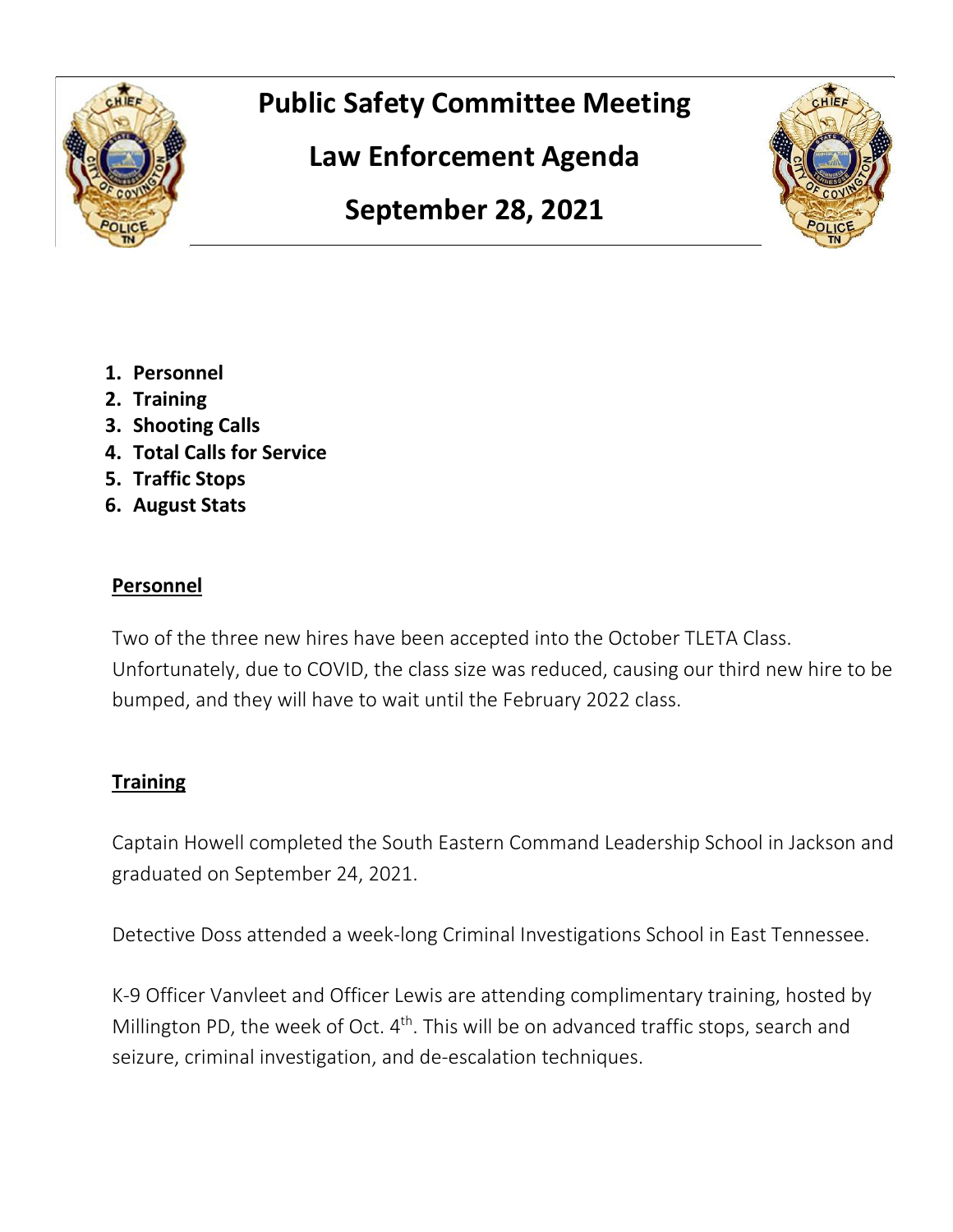## **Shooting Calls**

 There were a total of five confirmed shots fired calls this month. Three were in Sunrise apartments. Two of these are believed to be related and associated with car thefts in the Memphis area. Detectives are working with other agencies and two suspects have been identified.

 The other locations were Peeler Ave. and Baxter St. No injuries were reported at any of these locations. All these incidents are still under investigation.

### **Calls For Service** – 974

## **Traffic Stops** – 586

\*Due to an upward movement of COVID cases and an increase in cases involving our officers. The department returned to a limited enforcement COVID protocol, which significantly reduced traffic stops.

### **Stats**

| <b>Offense Category</b>      | <b>Previous</b><br><b>Yr Qty</b> | Current<br><b>Yr Qty</b>    | Change    |
|------------------------------|----------------------------------|-----------------------------|-----------|
| Homicide                     | 1                                | $\mathfrak{D}$              | 100.0%    |
| Sex Offenses, Forcible       | 1                                | 1                           | $0.0\%$   |
| Sex Offenses,<br>Nonforcible | 1                                | $\Omega$                    | 100.0%    |
| Kidnapping/Abduction         | $\mathbf{1}$                     | $\mathbf{1}$                | $0.0\%$   |
| Assault                      | 14                               | 10                          | $-28.6%$  |
| Domestic Offenses            | 8                                | 14                          | 75.0%     |
| Weapon                       | $\mathfrak{D}$                   | 4                           | 100.0%    |
| Miscellaneous Reports        | 38                               | 45                          | 18.4%     |
| Counterfeiting/Forgery       | 1                                | $\mathcal{E}$               | 200.0%    |
| Burglary                     | $\overline{4}$                   | $\mathcal{D}$               | $-50.0\%$ |
| Motor Vehicle Theft          | $\overline{2}$                   | $\mathcal{D}_{\mathcal{L}}$ | $0.0\%$   |
| Fraud                        | $\overline{\phantom{0}}$         | $\mathcal{L}$               | $-40.0\%$ |
| Larceny/Theft                | 29                               | 12                          | $-58.6%$  |

| Arrest Type                | Previous<br><b>Yr Otv</b> | Current<br><b>Yr Otv</b> | Change        |
|----------------------------|---------------------------|--------------------------|---------------|
| Adult (On-View Arrest)     | 37                        | 38                       | $2.7\%$       |
| Adult (Summoned/Cited)     | 38                        |                          | $26 - 31.6\%$ |
| Adult (Taken Into Custody) | 18                        | 40                       | $122.2\%$     |
| Juvenile (On-View Arrest)  | 1                         | $\theta$                 | $100.0\%$     |
| Juvenile (Summoned/Cited)  | 8                         | ζ                        | $-62.5\%$     |

Records found: 5

| Ticket Type            | $\frac{\text{Previous}}{\text{Yr Qty}} \frac{\text{Current}}{\text{Yr Qty}}$ | Change         |
|------------------------|------------------------------------------------------------------------------|----------------|
| Traffic                | 291                                                                          | 159 - 45.4%    |
| <b>Traffic Charges</b> | 447                                                                          | $227 - 49.2\%$ |
| Red Flex               | $\mathbf{0}$                                                                 | $0.0\%$        |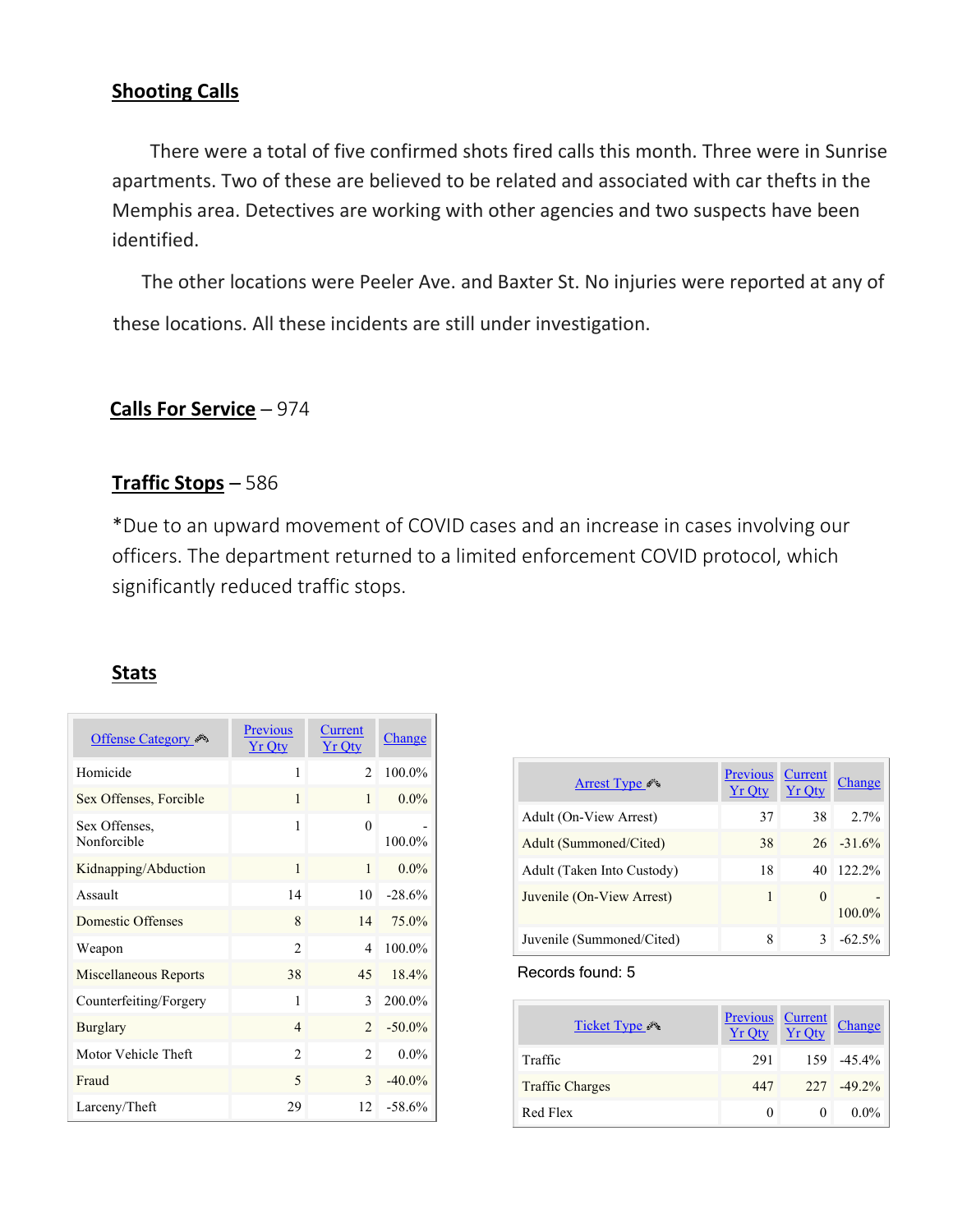| Embezzlement                    |          | 0   | 100.0%    |
|---------------------------------|----------|-----|-----------|
| <b>Stolen Property</b>          | 1        | 0   | 100.0%    |
| Vandalism                       | 10       | 4   | $-60.0\%$ |
| Drug/Narcotic                   | 14       | 13  | $-7.1\%$  |
| Memo                            | 119      | 165 | 38.7%     |
| Pornography/Obscene<br>Material | $\theta$ | 1   | 100.0%    |

Records found: 19

| Parking   | 17            | $8 - 52.9\%$  |
|-----------|---------------|---------------|
| Ordinance | $\mathcal{F}$ | 11 266.7%     |
| Tow       | 24            | $15 - 37.5\%$ |
| Warning   | 259           | $96 - 62.9\%$ |

Records found: 7

| Crash Type                    | <b>Previous</b><br><b>Yr Otv</b> | Current<br><b>Yr Otv</b> | Change    |
|-------------------------------|----------------------------------|--------------------------|-----------|
| Injury (incapacitating)       | 0                                |                          | 100.0%    |
| Injury (non-incapacitating)   | 1                                | $\theta$                 | $100.0\%$ |
| Injury possible               | 4                                | 5                        | 25.0%     |
| Property damage (over \$400)  | 25                               | 19                       | $-24.0\%$ |
| Property damage (under \$400) |                                  | 3                        | $-57.1\%$ |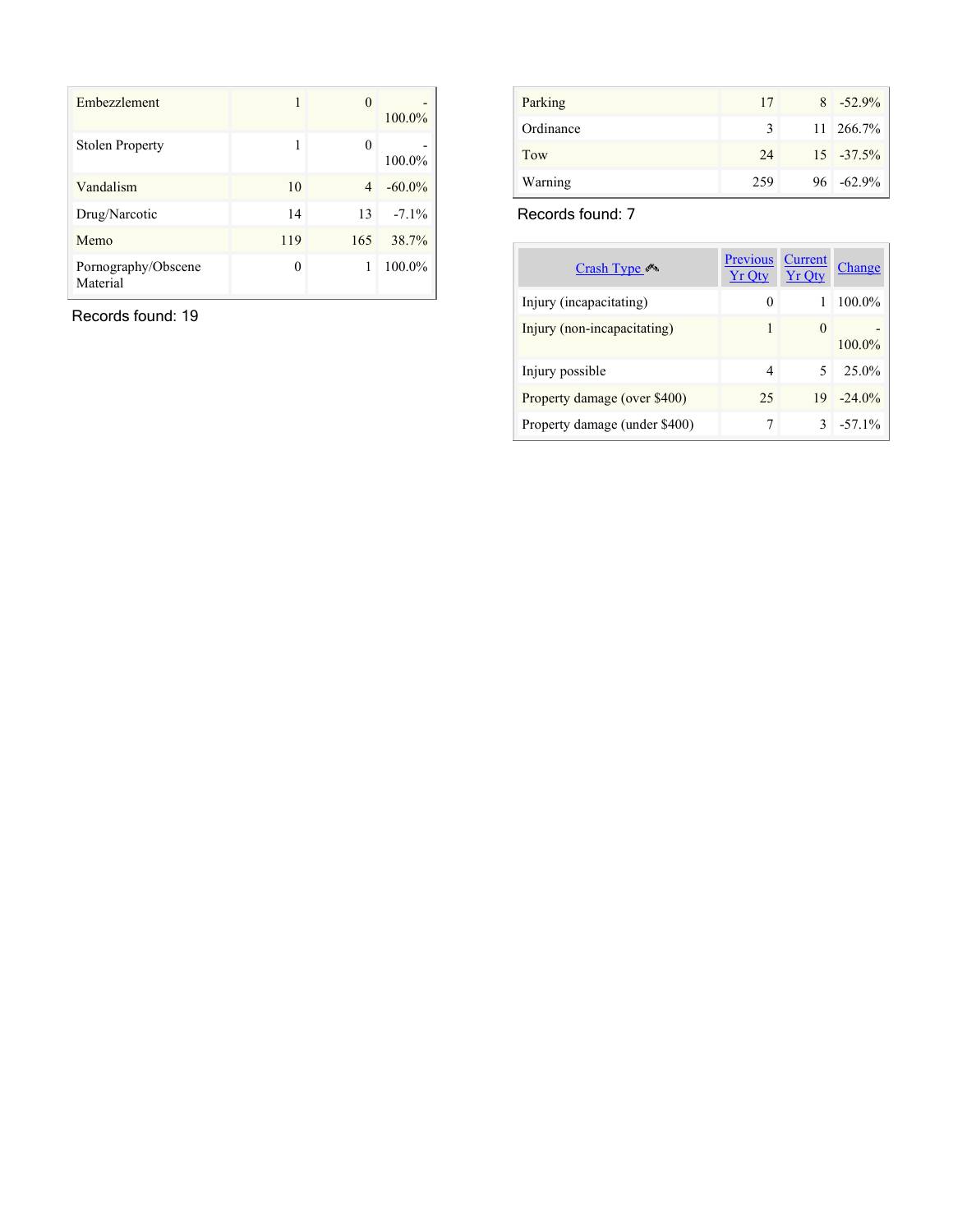

## **City of Covington**

**OFFICE OF THE FIRE CHIEF** P.O. Box 768 Covington, Tennessee 38019



Fax: (901) 476-9800

**Covington Fire Department** 2021, Report for September 28

- 1. Community Events: Heritage Days September 25-26, 2021. ISO 101 Seminar September 28, Dyersburg, TN. Upcoming - Fire prevention week is scheduled for October 3rd-9th, 2021. Theme - "Learn the Sounds of Fire Safety". Events will be dictated by local policy. Covington High School Homecoming Parade October 7th.
- 2. Volunteer Hours: 36 hours worked by Volunteers in the month of August.
- 3. Run Report for August 19th September 23, 2021. Total calls for 2021. See attached.
- 4. County coverage area collections to date for 2021-\$82,840.00
- 5. Personnel report: Full Staff
- 6. FEMA Grant FY2020 Assistance to Firefighters Grant awarded for fire equipment in the amount of \$18,105.00 with \$862.14 being the non-federal commitment.
- 7. Safety Partners Grant Public Entity Partners Safety Partners Grant was awarded for Personal Protective Gear in the total amount of \$6,000.00. This is a 50/50 match grant.
- 8. Training: Chief Griggs and Lt. Moss attending Fire Investigation course at TFACA September 20-October 1<sup>st.</sup> Firefighter Recruits' Ginn and Moore are continuing to complete the Madison County Firefighter Recruit Course.
- 9. Fleet Purchase Update: see attached
- 10. Care Report-see attached. Free Smoke Alarms call (901)-476-2578 to schedule.
- 11. Volunteer Firefighter Update: 5 volunteer candidates are in process of completing Basic Firefighter Training. 1 candidate self- dropped from course.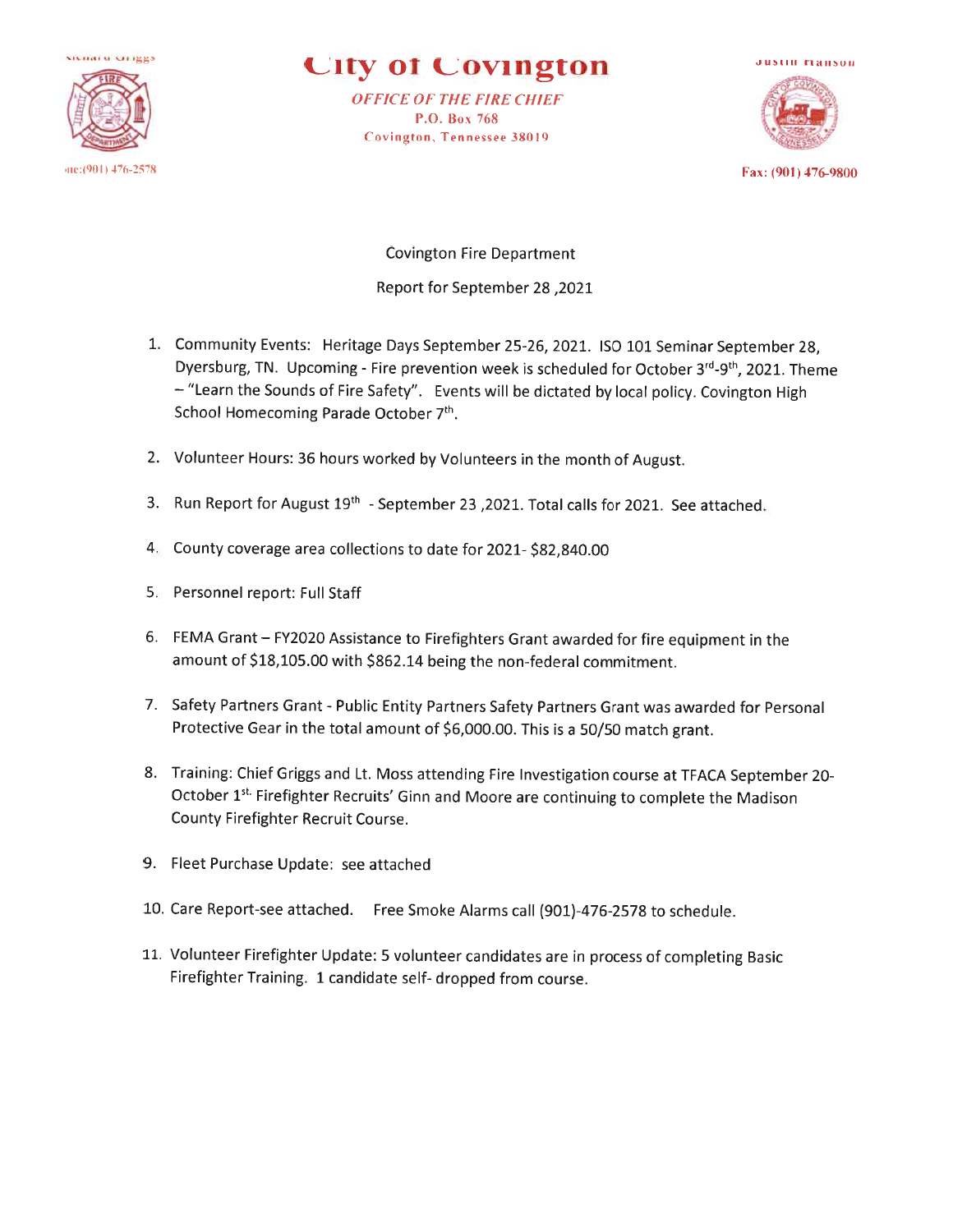# **Covington Fire Department**

Covington, TN

This report was generated on 9/24/2021 8:54:57 AM

Breakdown by Major Incident Types for Date Range Zone(s): All Zones | Start Date: 08/20/2021 | End Date: 09/23/2021



| <b>MAJOR INCIDENT TYPE</b>         | # INCIDENTS | % of TOTAL |
|------------------------------------|-------------|------------|
| <b>Fires</b>                       | 9           | 3.25%      |
| Rescue & Emergency Medical Service | 226         | 81.59%     |
| Hazardous Condition (No Fire)      | 2           | 0.72%      |
| Service Call                       | 5           | 1.81%      |
| Good Intent Call                   | 16          | 5.78%      |
| False Alarm & False Call           | 18          | 6.5%       |
| Severe Weather & Natural Disaster  |             | 0.36%      |
| ΤΟΤΑL                              | 277         | 100%       |

Only REVIEWED and/or LOCKED IMPORTED incidents are included. Summary results for a major incident type are not displayed if the count is zero.



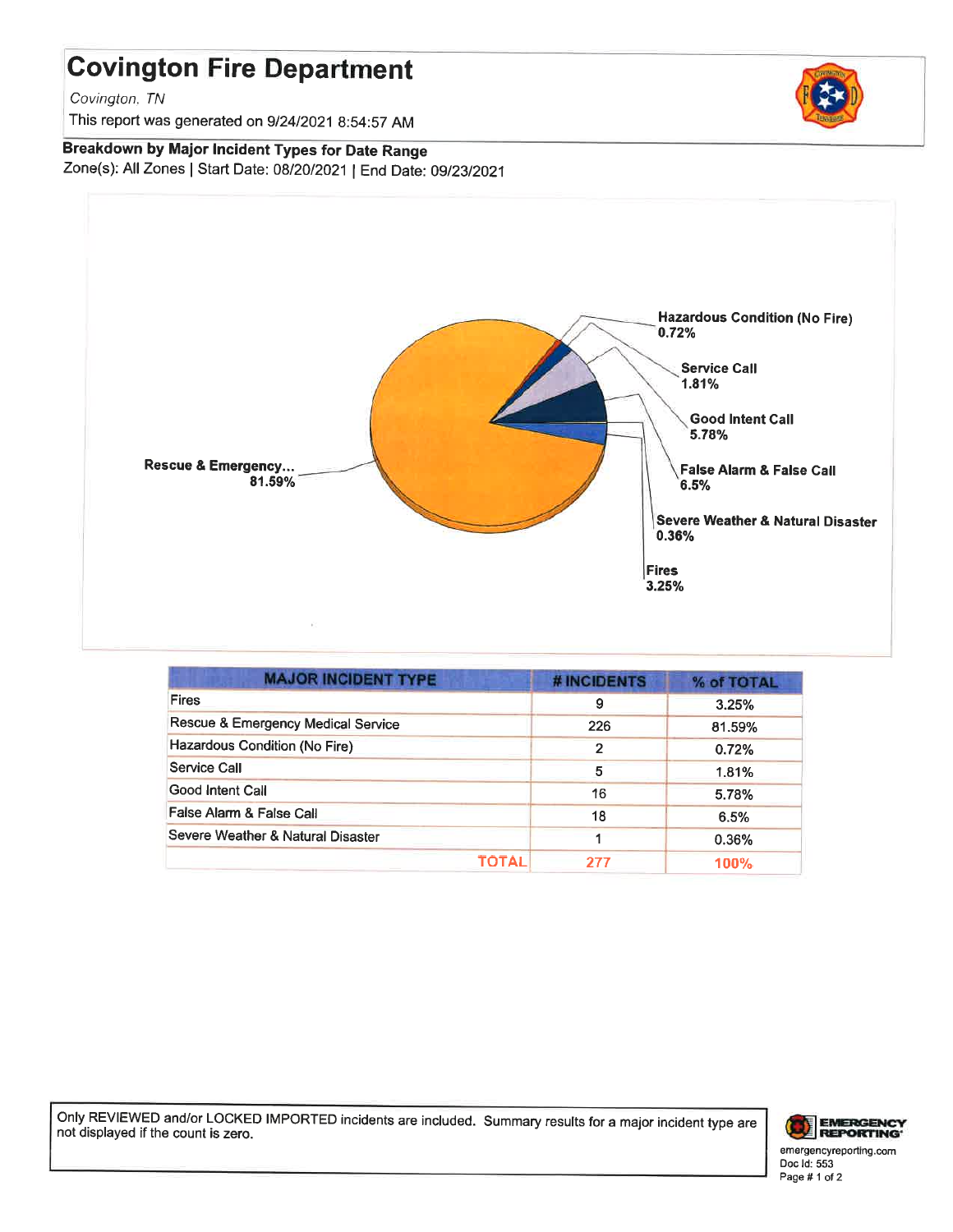| <b>Detailed Breakdown by Incident Type</b>               |                |            |
|----------------------------------------------------------|----------------|------------|
| <b>INCIDENT TYPE</b>                                     | # INCIDENTS    | % of TOTAL |
| 111 - Building fire                                      | 2              | 0.72%      |
| 113 - Cooking fire, confined to container                | 1              | 0.36%      |
| 131 - Passenger vehicle fire                             | 1              | 0.36%      |
| 142 - Brush or brush-and-grass mixture fire              | $\overline{2}$ | 0.72%      |
| 143 - Grass fire                                         |                | 0.36%      |
| 151 - Outside rubbish, trash or waste fire               | $\overline{2}$ | 0.72%      |
| 311 - Medical assist, assist EMS crew                    | 13             | 4.69%      |
| 321 - EMS call, excluding vehicle accident with injury   | 199            | 71.84%     |
| 322 - Motor vehicle accident with injuries               | 6              | 2.17%      |
| 323 - Motor vehicle/pedestrian accident (MV Ped)         | 1              | 0.36%      |
| 324 - Motor vehicle accident with no injuries.           | 4              | 1.44%      |
| 331 - Lock-in (if lock out, use 511)                     | 1              | 0.36%      |
| 381 - Rescue or EMS standby                              | $\overline{2}$ | 0.72%      |
| 423 - Refrigeration leak                                 | 1              | 0.36%      |
| 440 - Electrical wiring/equipment problem, other         |                | 0.36%      |
| 500 - Service Call, other                                | 1              | 0.36%      |
| 510 - Person in distress, other                          | 3              | 1.08%      |
| 511 - Lock-out                                           | 1              | 0.36%      |
| 611 - Dispatched & cancelled en route                    | 15             | 5.42%      |
| 651 - Smoke scare, odor of smoke                         | 1              | 0.36%      |
| 700 - False alarm or false call, other                   | 5              | 1,81%      |
| 710 - Malicious, mischievous false call, other           |                | 0.36%      |
| 730 - System malfunction, other                          | 1              | 0.36%      |
| 735 - Alarm system sounded due to malfunction            | $\overline{2}$ | 0.72%      |
| 740 - Unintentional transmission of alarm, other         |                | 0.36%      |
| 741 - Sprinkler activation, no fire - unintentional      | 1              | 0.36%      |
| 743 - Smoke detector activation, no fire - unintentional | 3              | 1.08%      |
| 744 - Detector activation, no fire - unintentional       | $\overline{2}$ | 0.72%      |
| 745 - Alarm system activation, no fire - unintentional   | 2              | 0.72%      |
| 812 - Flood assessment                                   | 1              | 0.36%      |
| <b>TOTAL INCIDENTS:</b>                                  | 277            | 100%       |

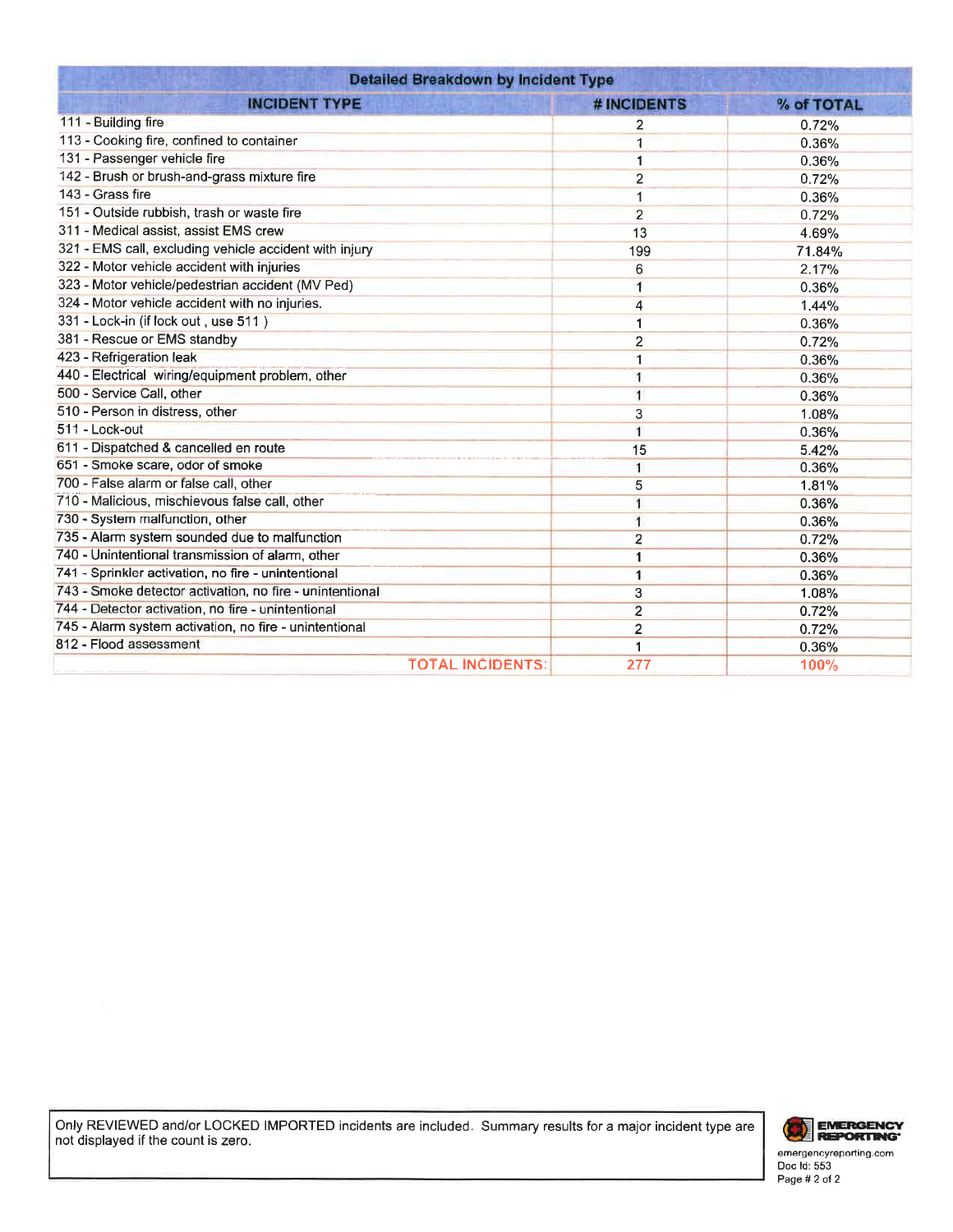# **Covington Fire Department**

Covington, TN

This report was generated on 9/24/2021 8:55:10 AM

## Breakdown by Major Incident Types for Date Range

Zone(s): All Zones | Start Date: 01/01/2021 | End Date: 12/31/2021



| <b>MAJOR INCIDENT TYPE</b>                          | # INCIDENTS | % of TOTAL  |
|-----------------------------------------------------|-------------|-------------|
| <b>Fires</b>                                        | 90          | 4.61%       |
| Overpressure rupture, explosion, overheat - no fire | 3           | 0.15%       |
| Rescue & Emergency Medical Service                  | 1598        | 81.78%      |
| Hazardous Condition (No Fire)                       | 28          | 1.43%       |
| Service Call                                        | 38          | 1.94%       |
| Good Intent Call                                    | 108         | 5.53%       |
| False Alarm & False Call                            | 82          | 4.2%        |
| Severe Weather & Natural Disaster                   | 4           | 0.2%        |
| <b>Special Incident Type</b>                        | 3           | 0.15%       |
| ΤΟΤΑL                                               | 1954        | <b>100%</b> |

Only REVIEWED and/or LOCKED IMPORTED incidents are included. Summary results for a major incident type are not displayed if the count is zero.



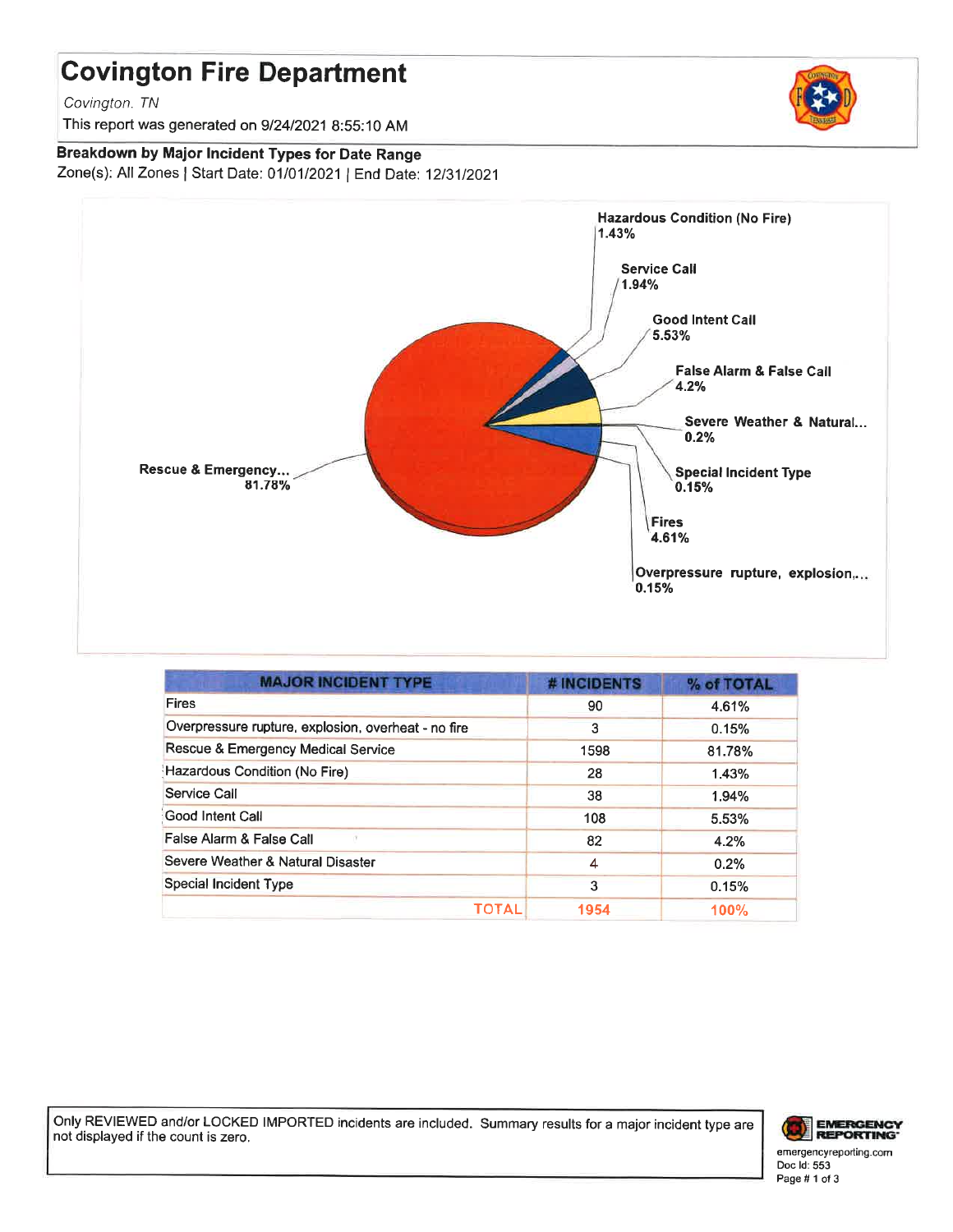| <b>Detailed Breakdown by Incident Type</b>                                                                 |                         |            |
|------------------------------------------------------------------------------------------------------------|-------------------------|------------|
| <b>INCIDENT TYPE</b>                                                                                       | # INCIDENTS             | % of TOTAL |
| 100 - Fire, other                                                                                          | 1                       | 0.05%      |
| 111 - Building fire                                                                                        | 21                      | 1.07%      |
| 113 - Cooking fire, confined to container                                                                  | 9                       | 0.46%      |
| 118 - Trash or rubbish fire, contained                                                                     | 4                       | 0.2%       |
| 121 - Fire in mobile home used as fixed residence                                                          | $\overline{2}$          | 0.1%       |
| 122 - Fire in motor home, camper, recreational vehicle                                                     | 1                       | 0.05%      |
| 130 - Mobile property (vehicle) fire, other                                                                | 1                       | 0.05%      |
| 131 - Passenger vehicle fire                                                                               | 16                      | 0.82%      |
| 133 - Rail vehicle fire                                                                                    | $\overline{2}$          | 0.1%       |
| 138 - Off-road vehicle or heavy equipment fire                                                             | $\overline{2}$          | 0.1%       |
| 140 - Natural vegetation fire, other                                                                       | $\overline{\mathbf{c}}$ | 0.1%       |
| 141 - Forest, woods or wildland fire                                                                       | 3                       | 0.15%      |
| 142 - Brush or brush-and-grass mixture fire                                                                | 6                       | 0.31%      |
| 143 - Grass fire                                                                                           | 12                      | 0.61%      |
| 151 - Outside rubbish, trash or waste fire                                                                 | 4                       | 0.2%       |
| 154 - Dumpster or other outside trash receptacle fire                                                      | 1                       | 0.05%      |
| 155 - Outside stationary compactor/compacted trash fire                                                    | $\mathbf{1}$            | 0.05%      |
| 161 - Outside storage fire                                                                                 | $\overline{2}$          | 0.1%       |
| 251 - Excessive heat, scorch burns with no ignition                                                        | 3                       | 0.15%      |
| 311 - Medical assist, assist EMS crew                                                                      | 139                     | 7.11%      |
| 320 - Emergency medical service, other                                                                     | $\overline{2}$          | 0.1%       |
| 321 - EMS call, excluding vehicle accident with injury                                                     | 1357                    | 69.45%     |
| 322 - Motor vehicle accident with injuries                                                                 | 50                      | 2.56%      |
| 323 - Motor vehicle/pedestrian accident (MV Ped)                                                           | $\overline{2}$          | 0.1%       |
| 324 - Motor vehicle accident with no injuries.                                                             | 34                      | 1.74%      |
| 331 - Lock-in (if lock out, use 511)                                                                       | 4                       |            |
| 350 - Extrication, rescue, other                                                                           |                         | 0.2%       |
| 351 - Extrication of victim(s) from building/structure                                                     | 2                       | 0.1%       |
| 352 - Extrication of victim(s) from vehicle                                                                | 1                       | 0.05%      |
| 353 - Removal of victim(s) from stalled elevator                                                           | $\overline{c}$          | 0.1%       |
| 360 - Water & ice-related rescue, other                                                                    | 1                       | 0.05%      |
| 381 - Rescue or EMS standby                                                                                | $\overline{2}$          | 0.1%       |
| 400 - Hazardous condition, other                                                                           | $\overline{2}$          | 0.1%       |
| 411 - Gasoline or other flammable liquid spill                                                             | 1                       | 0.05%      |
| 412 - Gas leak (natural gas or LPG)                                                                        | $\overline{1}$          | 0.05%      |
| 423 - Refrigeration leak                                                                                   | 11                      | 0.56%      |
|                                                                                                            | 1                       | 0.05%      |
| 440 - Electrical wiring/equipment problem, other<br>441 - Heat from short circuit (wiring), defective/worn | $\overline{2}$          | 0.1%       |
|                                                                                                            | 1                       | 0.05%      |
| 443 - Breakdown of light ballast<br>444 - Power line down                                                  | 2                       | 0.1%       |
|                                                                                                            | 6                       | 0.31%      |
| 461 - Building or structure weakened or collapsed                                                          | 1                       | 0.05%      |
| 463 - Vehicle accident, general cleanup                                                                    | 1                       | 0.05%      |
| 480 - Attempted burning, illegal action, other                                                             | 1                       | 0.05%      |
| 500 - Service Call, other                                                                                  | 3                       | 0.15%      |
| 510 - Person in distress, other                                                                            | 21                      | 1.07%      |
| 511 - Lock-out                                                                                             | $\overline{2}$          | 0.1%       |
| 520 - Water problem, other                                                                                 | $\mathbf{1}$            | 0.05%      |
| 522 - Water or steam leak                                                                                  | $\overline{2}$          | 0.1%       |
| 542 - Animal rescue                                                                                        | $\mathbf{1}$            | 0.05%      |
| 551 - Assist police or other governmental agency                                                           | 4                       | 0.2%       |
| 552 - Police matter                                                                                        | $\overline{2}$          | 0.1%       |
| 553 - Public service                                                                                       | 1                       | 0.05%      |
| 561 - Unauthorized burning                                                                                 | 1                       | 0.05%      |
| 600 - Good intent call, other                                                                              | $\overline{2}$          | 0.1%       |
| 611 - Dispatched & cancelled en route                                                                      | 91                      | 4.66%      |

Only REVIEWED and/or LOCKED IMPORTED incidents are included. Summary results for a major incident type are not displayed if the count is zero.

# EMERGENCY emergencyreporting.com<br>Doc Id: 553

Page # 2 of 3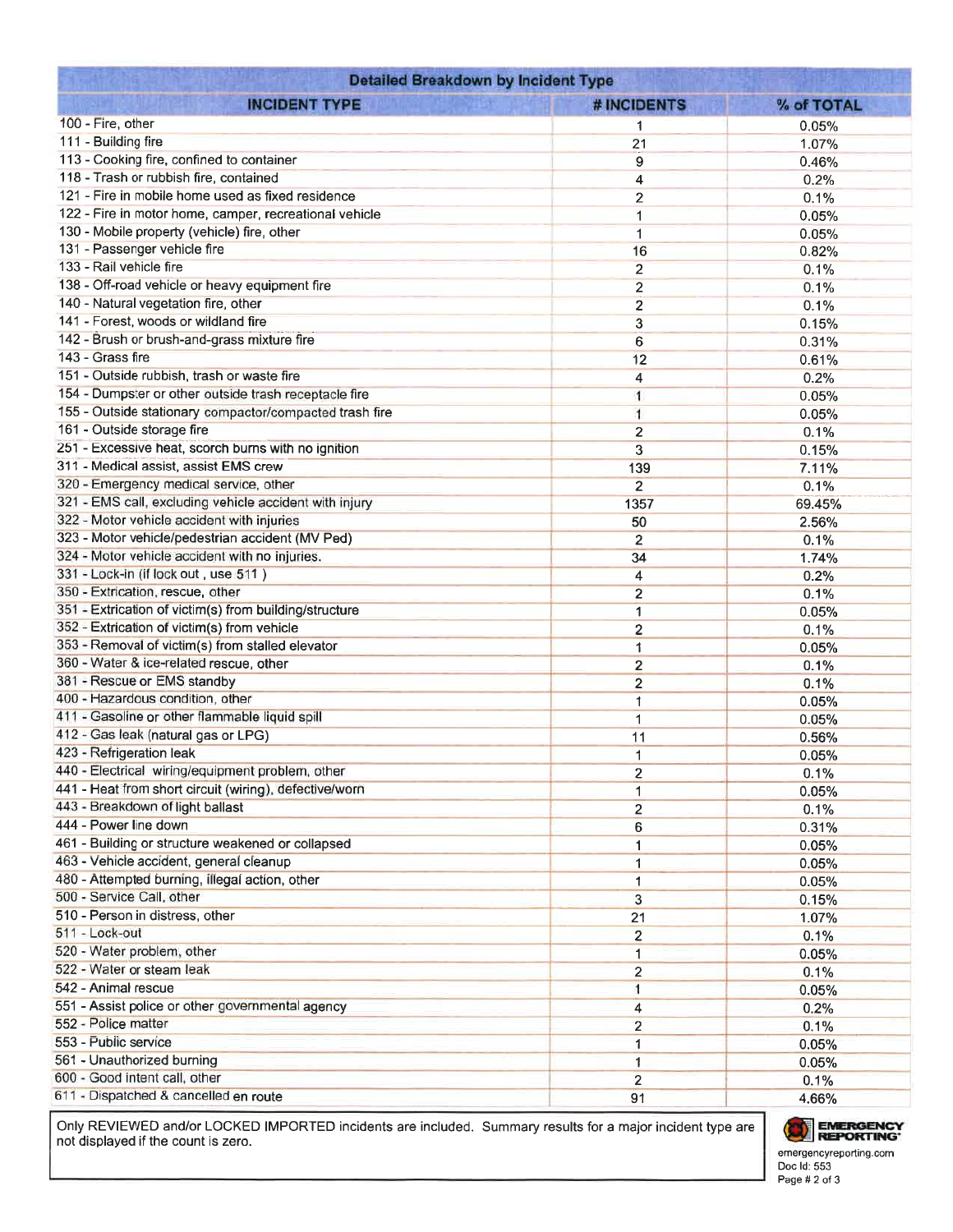| <b>Detailed Breakdown by Incident Type</b>               |                   |            |
|----------------------------------------------------------|-------------------|------------|
| <b>INCIDENT TYPE</b>                                     | <b>#INCIDENTS</b> | % of TOTAL |
| 622 - No incident found on arrival at dispatch address   | 6                 | 0.31%      |
| 651 - Smoke scare, odor of smoke                         | 8                 | 0.41%      |
| 652 - Steam, vapor, fog or dust thought to be smoke      |                   | 0.05%      |
| 700 - False alarm or false call, other                   | 15                | 0.77%      |
| 710 - Malicious, mischievous false call, other           | 2                 | 0.1%       |
| 711 - Municipal alarm system, malicious false alarm      | 3                 | 0.15%      |
| 730 - System malfunction, other                          |                   | 0.36%      |
| 731 - Sprinkler activation due to malfunction            |                   | 0.05%      |
| 733 - Smoke detector activation due to malfunction       |                   | 0.36%      |
| 735 - Alarm system sounded due to malfunction            | 15                | 0.77%      |
| 740 - Unintentional transmission of alarm, other         | 3                 | 0.15%      |
| 741 - Sprinkler activation, no fire - unintentional      | 3                 | 0.15%      |
| 743 - Smoke detector activation, no fire - unintentional | 8                 | 0.41%      |
| 744 - Detector activation, no fire - unintentional       | 3                 | 0.15%      |
| 745 - Alarm system activation, no fire - unintentional   | 15                | 0.77%      |
| 812 - Flood assessment                                   |                   | 0.05%      |
| 813 - Wind storm, tornado/hurricane assessment           |                   | 0.05%      |
| 814 - Lightning strike (no fire)                         |                   | 0.1%       |
| 900 - Special type of incident, other                    | 2                 | 0.1%       |
| 911 - Citizen complaint                                  |                   | 0.05%      |
| <b>TOTAL INCIDENTS</b>                                   | 1954              | 100%       |

Only REVIEWED and/or LOCKED IMPORTED incidents are included. Summary results for a major incident type are not displayed if the count is zero.

 $\bar{\nu}$ 



emergencyreporting.com<br>Doc Id: 553<br>Page # 3 of 3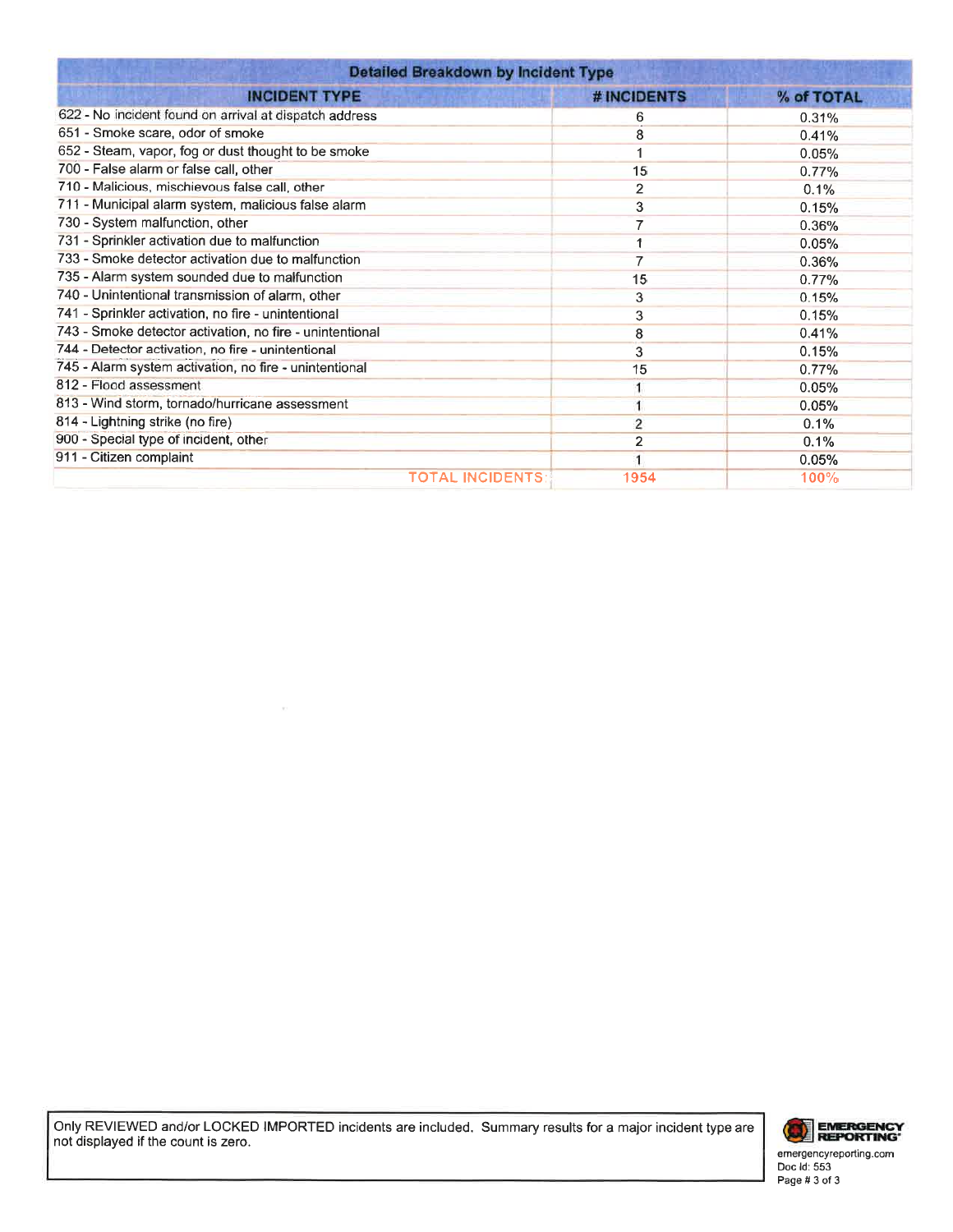## **Award Letter**

U.S. Department of Homeland Security Washington, D.C. 20472



**Bradford Wallace** COVINGTON, CITY OF P O BOX 768 COVINGTON, TN 38019

EMW-2020-FG-17668

Dear Bradford Wallace.



Congratulations on behalf of the Department of Homeland Security. Your application submitted for the Fiscal Year (FY) 2020 Assistance to Firefighters Grant (AFG) Grant funding opportunity has been approved in the amount of \$17,242.86 in Federal funding. As a condition of this grant, you are required to contribute non-Federal funds equal to or greater than 5.00% of the Federal funds awarded, or \$862.14 for a total approved budget of \$18,105.00. Please see the FY 2020 AFG Notice of Funding Opportunity for information on how to meet this cost share requirement.

Before you request and receive any of the Federal funds awarded to you, you must establish acceptance of the award through the FEMA Grants Outcomes (FEMA GO) system. By accepting this award, you acknowledge that the terms of the following documents are incorporated into the terms of your award:

- Summary Award Memo included in this document
- Agreement Articles included in this document
- Obligating Document included in this document
- \* 2020 AFG Notice of Funding Opportunity (NOFO) incorporated by reference

Please make sure you read, understand, and maintain a copy of these documents in your official file for this award.

Sincerely,

Christopher Logan Acting Assistant Administrator **Grant Programs Directorate**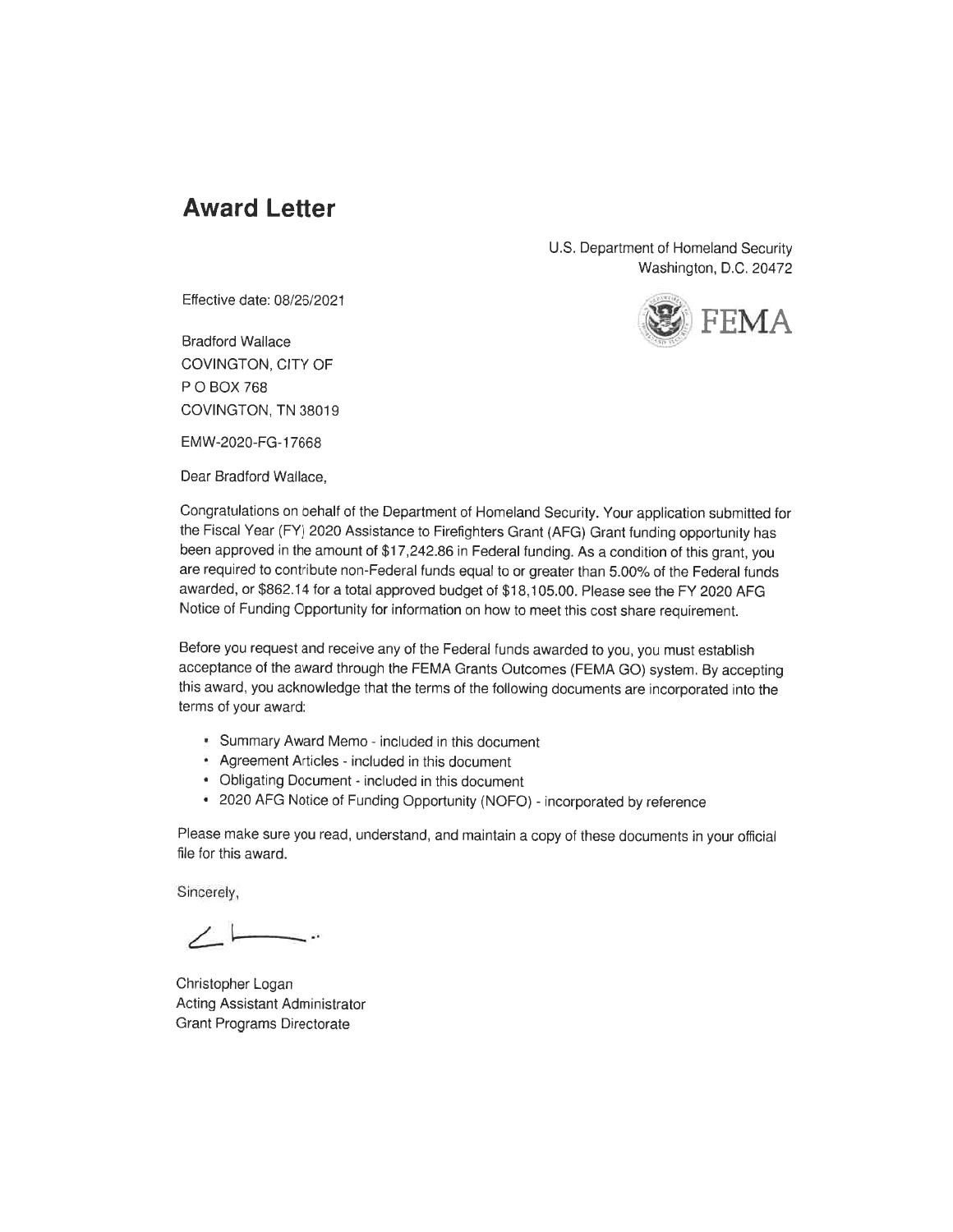## A RESOLUTION AUTHORIZING THE CITY OF COVINGTON **TO PARTICIPATE IN**

the "Safety Partners" Matching Grant Program

\* \* \* \* \* \* \* \* \* \* \* \* \* \* \* \* \*

WHEREAS, the safety and well-being of the employees of the City of Covington is of the greatest importance; and

WHEREAS, all efforts shall be made to provide a safe and hazard-free workplace for the City of Covington employees; and

WHEREAS, Public Entity Partners seeks to encourage the establishment of a safe workplace by offering a "Safety Partners" Matching Grant Program; and

WHEREAS, the City of Covington now seeks to participate in this important program.

NOW, THEREFORE, BE IT RESOLVED BY THE COUNCIL OF THE CITY OF COVINGTON, TENNESSEE the following:

SECTION 1. That the City of Covington is hereby authorized to submit application for a "Safety Partners" Matching Grant Program through Public Entity Partners.

SECTION 2. That the City of Covington is further authorized to provide a matching sum to serve as a match for any monies provided by this grant.

Resolved this  $\_\_\_\_\_\_\$  day of  $\_\_\_\_\_\_\_\$  in the year of  $\_\_\_\_\_\_\_\_\$ 

Mayor

ATTEST:

**City Recorder**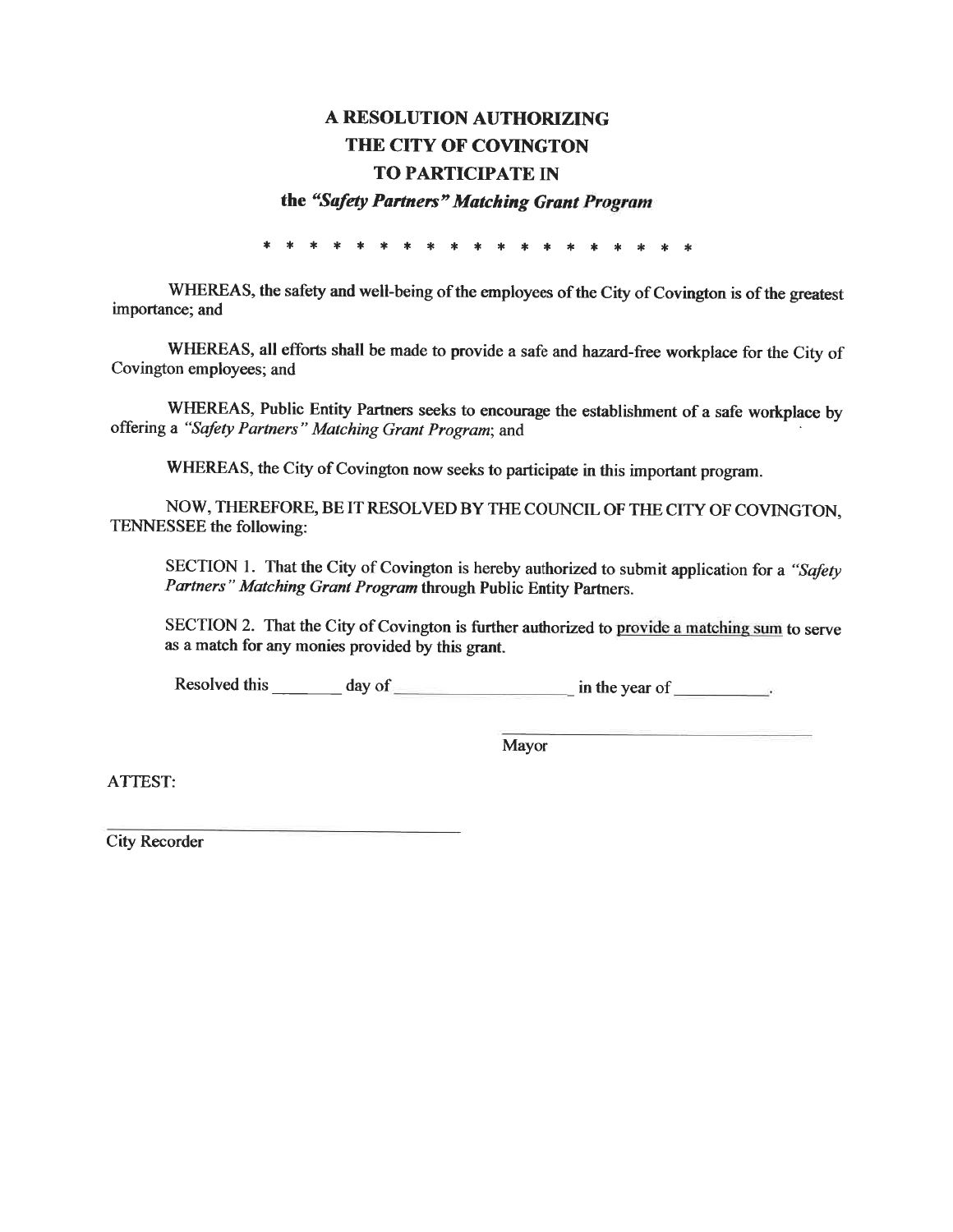

FORD CREDIT

1 American Road, MD 7500 Dearborn, Michigan 48126 1-800-241-4199, press 1

# Financing Quote #101636

September 20, 2021

Municipality: City of Covington Dealer: Lonnie Cobb Ford

Ford Credit Municipal Finance is pleased to provide the following quote for your consideration. Expiration Date: 11/19/2021

#### **VEHICLE INFORMATION**

| <b>Description</b>                            | <b>Unit Price</b> |
|-----------------------------------------------|-------------------|
| 2022 Ford Expedition with Emergency Equipment | \$49,677.00       |

#### **COST INFORMATION**

| <b>Total Asset Cost</b> | <b>Underwriting Fee</b> | <b>Amount Financed</b> |
|-------------------------|-------------------------|------------------------|
| \$49,677.00             | \$545.00                | \$50,222.00            |

#### **FINANCING OPTIONS**

| <b>Number of Payments 2521</b> | <b>The Rayment Timing Assist</b> | Rate  | <b>Payment Amount</b> |
|--------------------------------|----------------------------------|-------|-----------------------|
|                                | Annual                           | 6.35% | \$17.781.23           |
|                                | Annual                           | 6.35% | \$13.737.64           |

This quote was prepared assuming the lease qualifies for Federal Income Tax Status for Ford Credit Company LLC under Section 103 of the IRS Code and is not a commitment by Ford Credit Municipal Finance. Financing is subject to credit review

Thank you for the opportunity to provide this quote. If you have any questions, need additional options, or would like to proceed with the application process, please contact by using the information below.

Sincerely.

Janet Doty

Janet Doty Marketing Coordinator jdoty@ford.com 1-800-241-4199, press 1

Ford Motor Credit Company ("FMCC") is providing the information contained in this document for discussion purposes only in connection with a proposed arm's<br>length commercial leasing transaction between you and FMCC. FMCC i